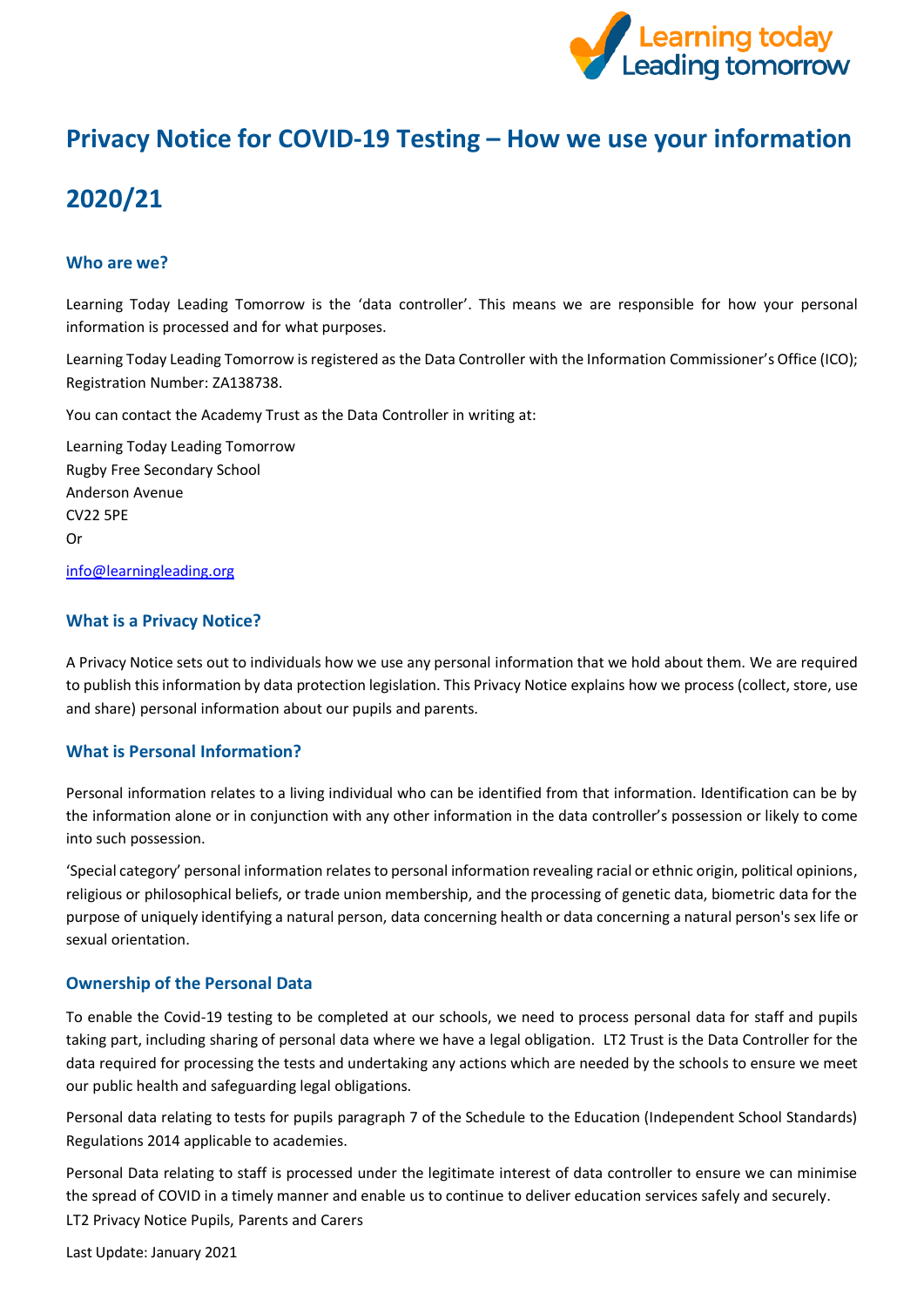

If you decline a test, we record your decision under the legitimate interest of school in order to have a record of your decisions and to reduce unnecessary contact with you regarding testing.

The processing of special category personal data is processed under the provisions Section 9.2(i) of GDPR, where it is in the public interest on Public Health Grounds. This data is processed under the obligations set out in Public Health legislation (Regulations 3(1) and (4) of the Health Service (Control of Patient Information) Regulations 2002 (COPI)) which allows the sharing of data for COVID related purposes and where it is carried out by a health care professional or someone who owes an equivalent duty of confidentiality to that data.

Data Controllership is then passed to the Department for Health and Social Care (DHSC) for all data that we transfer about you and your test results to them. For more information about what they do with your data please see the Test and Trace [Privacy Notice.](https://contact-tracing.phe.gov.uk/help/privacy-notice) The establishment remains the Data Controller for the data we retain about you.

## **Personal Data involved in the process**

We use the following information to help us manage and process the tests:

- Name
- Date of birth (and year group)
- **Gender**
- **Fthnicity**
- Home postcode
- Email address
- Mobile number
- Unique barcode assigned to each individual test and which will become the primary reference number for the tests
- Test result
- Parent/guardians contact details (if required)

We will only use information that is collected directly from you specifically for the purpose of the tests, even if you have previously provided us with this information.

## **How we store your personal information**

The information will only be stored securely on local spreadsheets in the school whilst it is needed. It will also be entered directly onto DHSC digital services for the NHS Test and Trace purposes. The school will not have access to the information on the digital service once it has been entered.

## **Processing of Personal Data Relating to Positive test results**

The member of staff, pupil, student or parent/carer (depending on contact details provided) will be informed of the result by the school and advised how to book a confirmatory test.

We will use this information to enact their own COVID isolation processes without telling anyone who it is that has received the positive test.

The information will be transferred to DHSC, who will share this with the NHS, GPs. PHE and the Local Government will use this information for wider test and trace activities as well as statistical and research purposes.

This information is processed and shared under obligations set out in Public Health legislation under Regulations 3(1) and (4) of the Health Service (Control of Patient Information) Regulations 2002 (COPI) which allows the sharing of data for COVID related purposes.

LT2 Privacy Notice Pupils, Parents and Carers

Last Update: January 2021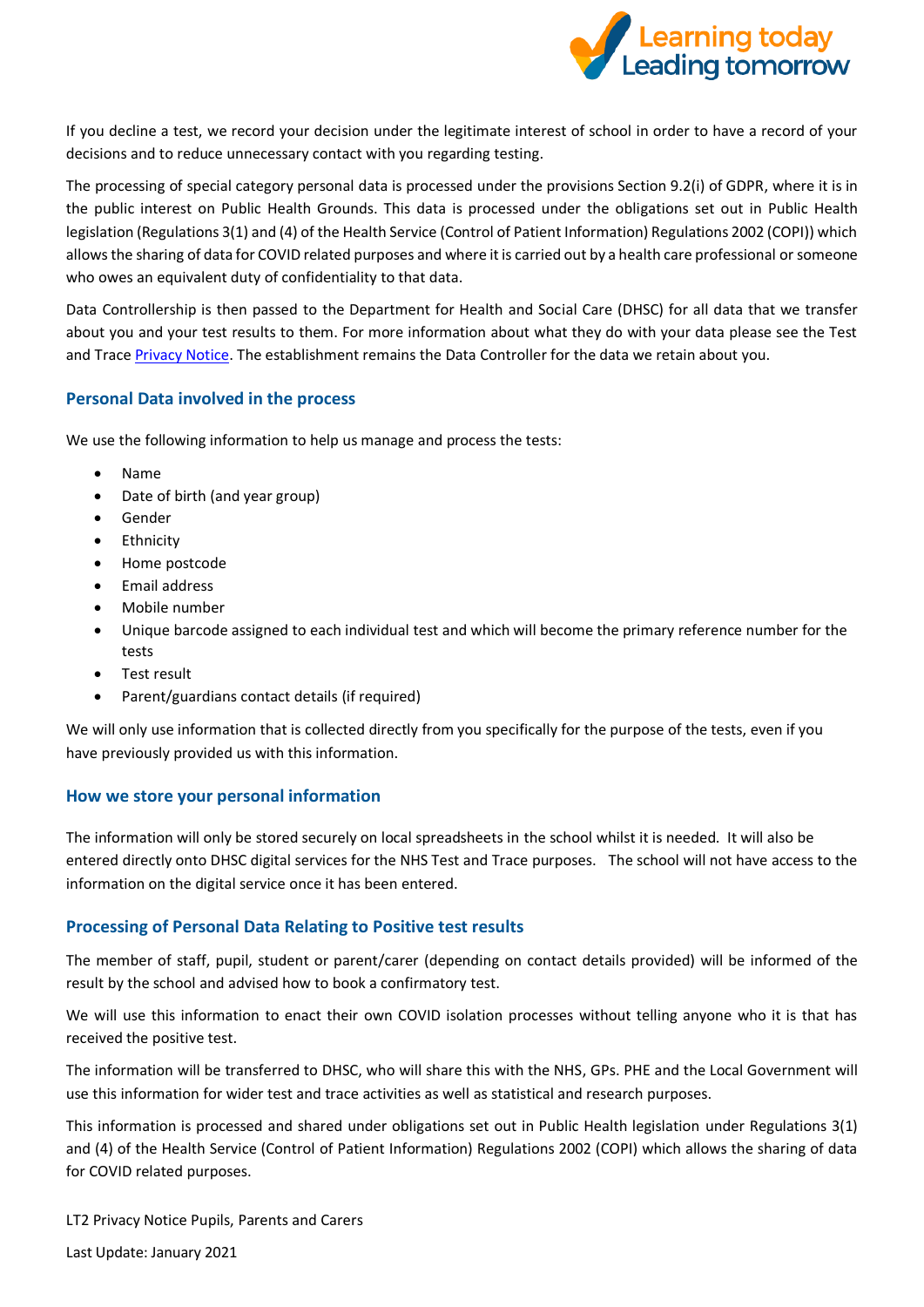

This information will be kept by the school for up to 14 days and by the NHS for 8 years.

## **Processing of Personal Data Relating to Negative test results**

We will record a negative result and the information transferred to DHSC, NHS. PHE and the Local Government who will use the information for statistical and research purposes.

This information is processed and shared under obligations set out in Public Health legislation under Regulations 3(1) and (4) of the Health Service (Control of Patient Information) Regulations 2002 (COPI) which allows the sharing of data for COVID related purposes.

This information will be kept by the school for up to 14 days and by the NHS for 8 years.

## **Processing of Personal Data relating to declining a test**

We will record that you have declined to participate in a test and this information will not be shared with anyone.

#### **Data Sharing Partners**

The personal data associated with test results will be shared with

- DHSC, NHS, PHE to ensure that they can undertake the necessary Test and Trace activities and to conduct research and compile statistic about Coronavirus.
- Your GP to maintain your medical records and to offer support and guidance as necessary
- Local Government to undertake local public health duties and to record and analyse local spreads.

#### **Your Rights**

Under data protection law, you have rights including:

**Your right of access** - You have the right to ask us for copies of your personal information.

**Your right to rectification** - You have the right to ask us to rectify personal information you think is inaccurate. You also have the right to ask us to complete information you think is incomplete.

**Your right to erasure** - You have the right to ask us to erase your personal information in certain circumstances.

**Your right to restriction of processing** - You have the right to ask us to restrict the processing of your personal information in certain circumstances.

**Your right to object to processing** - You have the the right to object to the processing of your personal information in certain circumstances.

**Your right to data portability** - You have the right to ask that we transfer the personal information you gave us to another organisation, or to you, in certain circumstances.

You are not required to pay any charge for exercising your rights. If you make a request, we have one month to respond to you.

Please contact us a[t sar@learningleading.org](mailto:sar@learningleading.org) if you wish to make a request.

## **How to complain**

If you have any concerns about our use of your personal information, you can make a complaint to us at [info@learningleading.org](mailto:info@learningleading.org) [sar@learningleading.org](mailto:sar@learningleading.org) or alternatively;

LT2 Privacy Notice Pupils, Parents and Carers Learning Today Leading Tomorrow Rugby Free Secondary School

Last Update: January 2021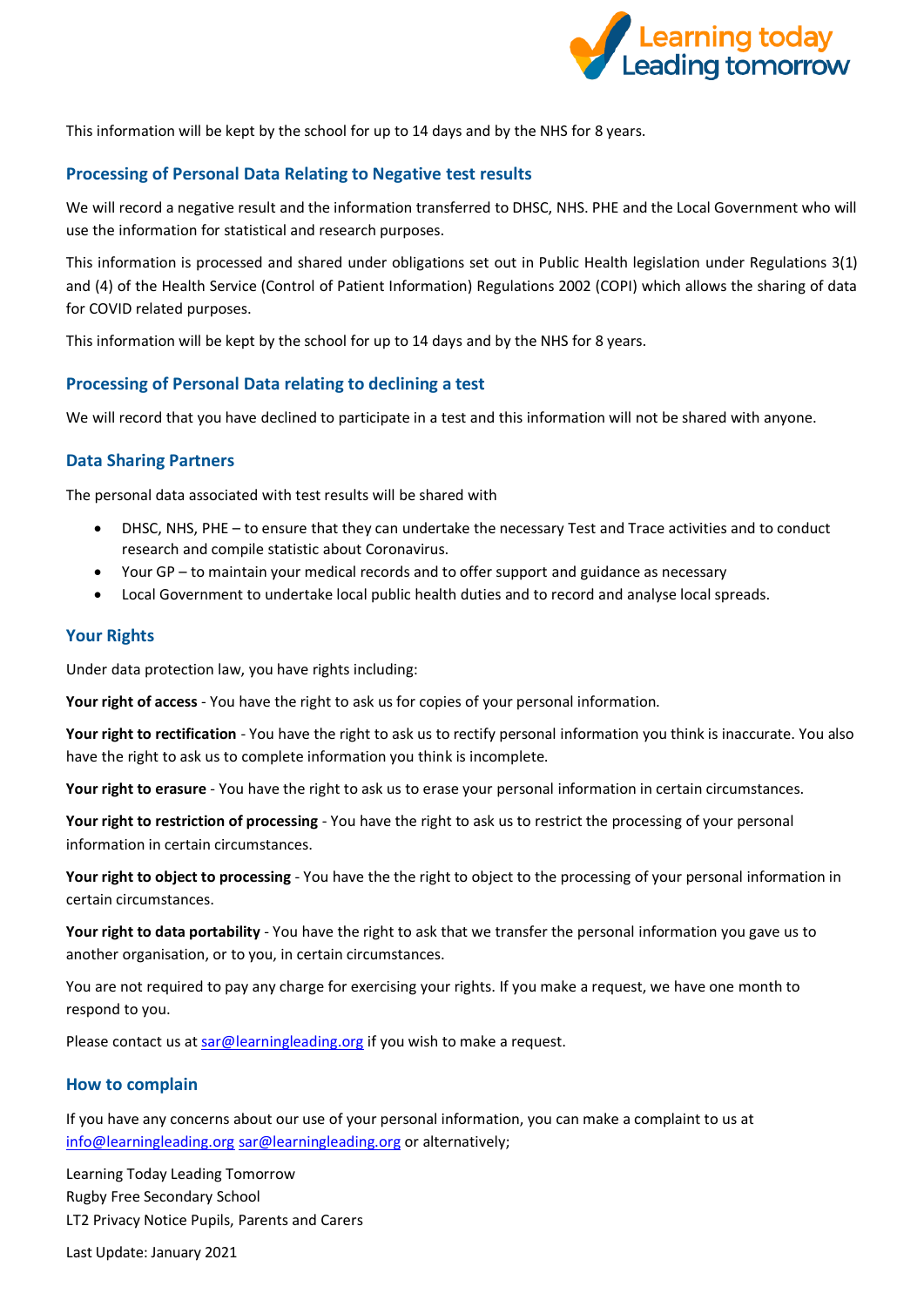

Anderson Avenue Rugby CV22 5PE

You can also contact our Data Protection Officer at School DPO Service at Warwickshire County Council at [schooldpo@warwickshire.g](mailto:schooldpo@warwickshire.ac.uk)ov.uk

You can also complain to the ICO if you are unhappy with how we have used your data.

<https://ico.org.uk/concerns/>

The ICO's address: Information Commissioner's Office Wycliffe House Water Lane Wilmslow Cheshire SK9 5AF Helpline number: 0303 123 1113